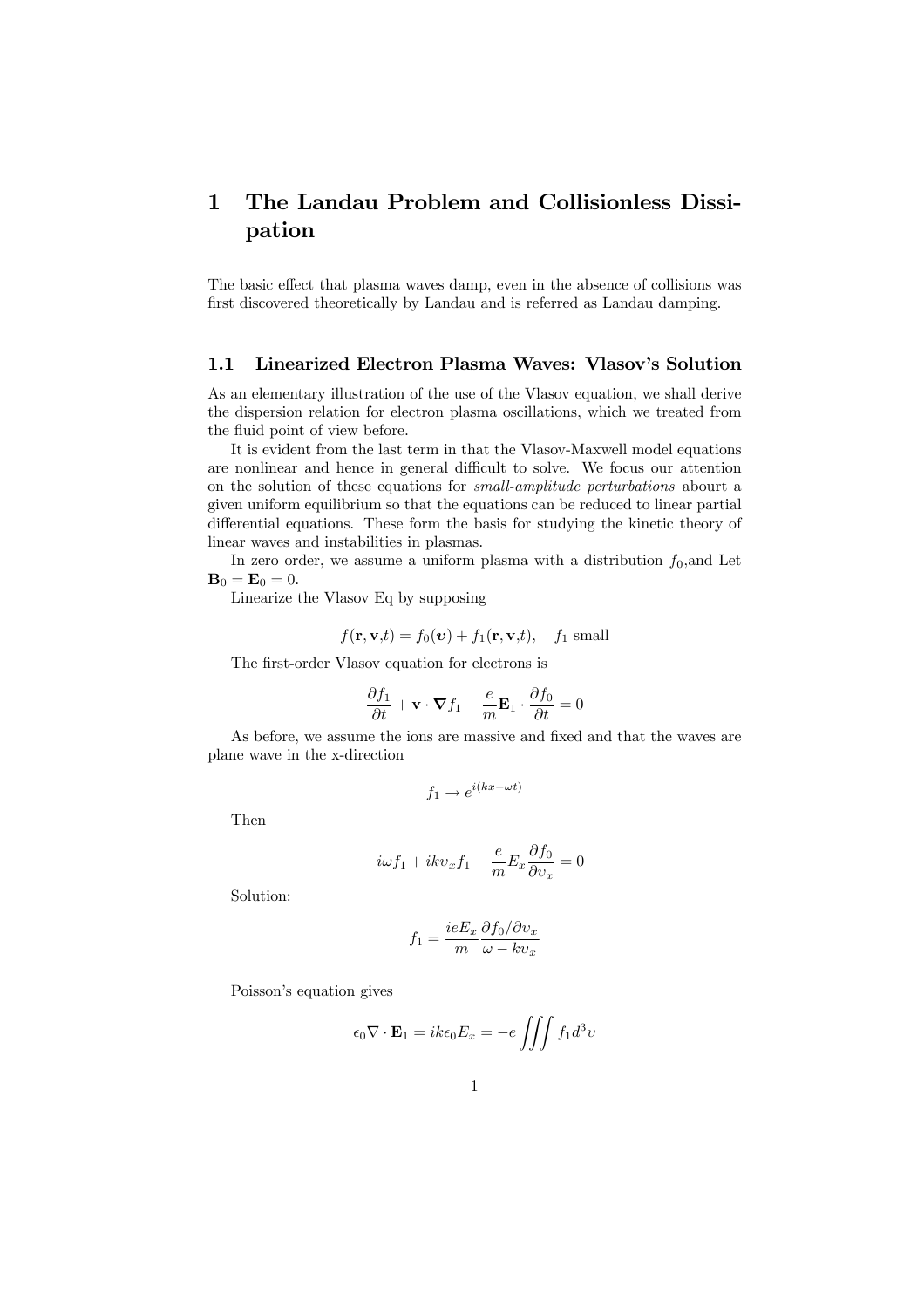Substituting for  $f_1$ :

$$
1 = -\frac{e^2}{km\epsilon_0} \iiint \frac{\partial f_0/\partial v_x}{\omega - kv_x} d^3v
$$

A normalized fucntion

$$
f_0=f_0/n_0
$$

If  $f_0$  is a Maxwellian or some other factorable distribution, the integrations over  $v_y, v_z$  can be carried out easily. What remains is the one dimensional distribution fucntion  $f_0(v_x)$ .

The dispersion relation is, therefore,

$$
1 = \frac{\omega_p^2}{k^2} \int \frac{\partial \hat{f}_0 / \partial \upsilon}{\upsilon - (\omega/k)} d\upsilon \tag{1}
$$

where we have dropped the subscript x.

Here  $f_0$  is understood to be a one-dimensional distribution fucntion, the integrations over  $v_y, v_z$  having been made.

To give an example of this dispersion, cosider the properties of plasma waves in a thermal equilibrium plasma. In this case,

$$
\hat{f}_0 = \frac{1}{\sqrt{\pi}v_e} \exp(-v^2/v_e^2)
$$

where  $v_e = \sqrt{2KT_e/m_e}$ , is the electron thermal velocity. For waves with phase velocitites much larger than the electron thermal speed,  $\omega/k \gg v_e$ ,  $kv_e/\omega$  will be samll for most velocities. [We previously argued that cold-plasma is valid if  $\omega/k >> \nu e$ . The enequality,  $kv_e/\omega << 1$ , fails only on the tail of the distribution where the number of particles [and, therefore, the contribution to the integral] is exponentially samll. We then therefore expand,

$$
\frac{1}{v - (\omega/k)} = -\frac{k}{\omega} \frac{1}{1 - kv/\omega} = -\frac{k}{\omega} [1 + \frac{kv}{\omega} + (\frac{kv}{\omega})^2 + (\frac{kv}{\omega})^3 + \dots] \tag{2}
$$

$$
1 = \frac{\omega_p^2}{k^2} \int dv \frac{\partial \hat{f}_0}{\partial v} \left(-\frac{k}{\omega}\right) \left[1 + \frac{kv}{\omega} + \left(\frac{kv}{\omega}\right)^2 + \left(\frac{kv}{\omega}\right)^3 + \ldots\right]
$$
  
= 
$$
\frac{\omega_p^2}{k^2} \int dv \frac{\partial \hat{f}_0}{\partial v} \left(-\frac{k}{\omega}\right) \left[\frac{kv}{\omega} + \left(\frac{kv}{\omega}\right)^3 + \ldots\right]
$$

where we have used the odd parity of,  $\frac{\partial \hat{f}_0}{\partial v}$ , in obtaining the last expression. Fially we integrate by parts and evaluted to give,

$$
1=\frac{\omega_p^2}{\omega^2}+3\frac{\omega_p^2k^2}{\omega^4}\bar{\upsilon}^2
$$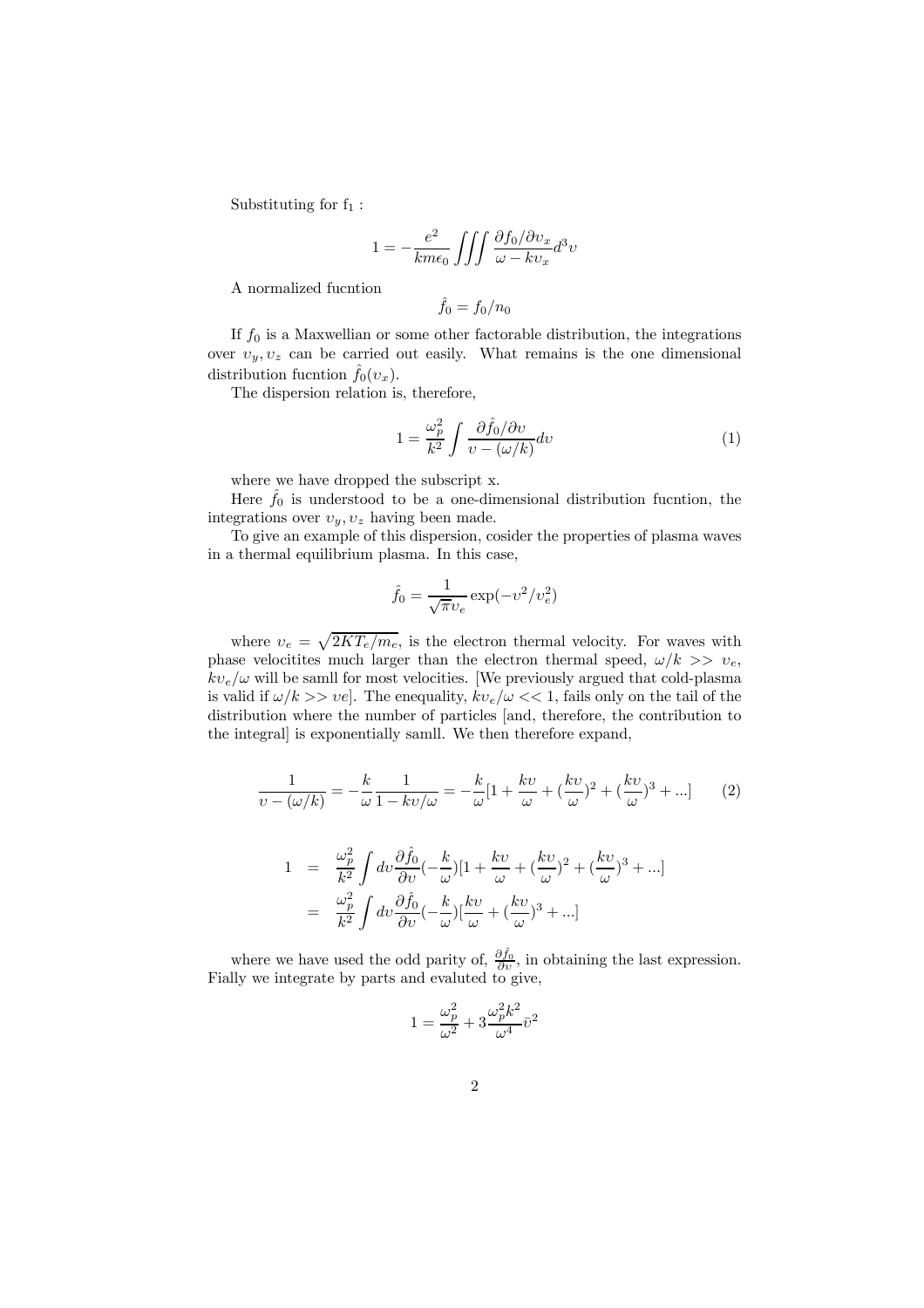$$
\omega^2 = \omega_p^2 + \frac{\omega_p^2}{\omega^2} \frac{3KT_e}{m} k^2
$$

The dispersion relation can be found by iteration, first letting,  $\omega^2 = \omega_p^2$ , and then evalutatin the correction term at,  $\omega^2 = \omega_p^2$ .

This yields,

$$
\omega^2 = \omega_p^2 (1 + \frac{3KT_e}{m}k^2)
$$

which is the Bohm-Gross dispersion relation.

We have previously obtained this result from fluid theory assuming onedimensional adiabatic compression  $(\gamma = (D + 2)/D = 3)$  for an equation of state. The only proof of such an assumption, however, can come from kinetic theroy.

In deriving the Bohm-Gross dispersion relation, we have been somewhat glib about the mathematical expansion 2, since we have ignored extirely the singularity at  $v = \omega/k$ . Until we hace some method of resolving this potential contribution to the intergral, there is really no basis for the approximations that we were made. In essence, although this was not even motioned, we used the Vlasov prescription to resolve this singularity. Vlasov made a well-defined problem by replacing the singular funcition by its principal value, or, formally letting,

$$
\frac{1}{v - (\omega/k)} \to P \frac{1}{v - (\omega/k)}
$$

where the principal value operation, P, is defined according to,

$$
\int_{-\infty}^{\infty} g(u) P \frac{1}{u - u_0} du = \lim_{\epsilon \to 0} \int_{-\infty}^{u_0 - \epsilon} g(u) \frac{1}{u - u_0} du + \lim_{\epsilon \to 0} \int_{u_0 + \epsilon}^{\infty} g(u) \frac{1}{u - u_0} du
$$

Here g(u) is assumed to be analytic at,  $u = u_0$ . The limit then exists and is finite. One can easily see this by evaluating the (singular) contributions in the vicinity of,  $u = u_0$ , by letting  $g(u) = g(u_0)$ 

$$
\int_{-\infty}^{\infty} g(u) P \frac{1}{u - u_0} du \rightarrow g(u_0) \int P \frac{1}{u - u_0} du
$$
  
=  $g(u_0) [\lim_{\epsilon \to 0} \int_{u - u_0}^{u_0 - \epsilon} \frac{1}{u - u_0} du + \lim_{\epsilon \to 0} \int_{u_0 + \epsilon} \frac{1}{u - u_0} du]$   
=  $g(u_0) \lim_{\epsilon \to 0} [\ln \epsilon - \ln \epsilon] = 0$ 

The sigular contributions have opposite signs and cancel. The singularity can be resolved mathematically, by the application of the principal value. This resolution was tacitly assumed in our evalution of the dispersion relation above. It is Vlasov's solution.

Unfortunately, this resolution of the singularity is not uniqure. THere are infinitely many resolutions (all equally good mathematically) which would give

or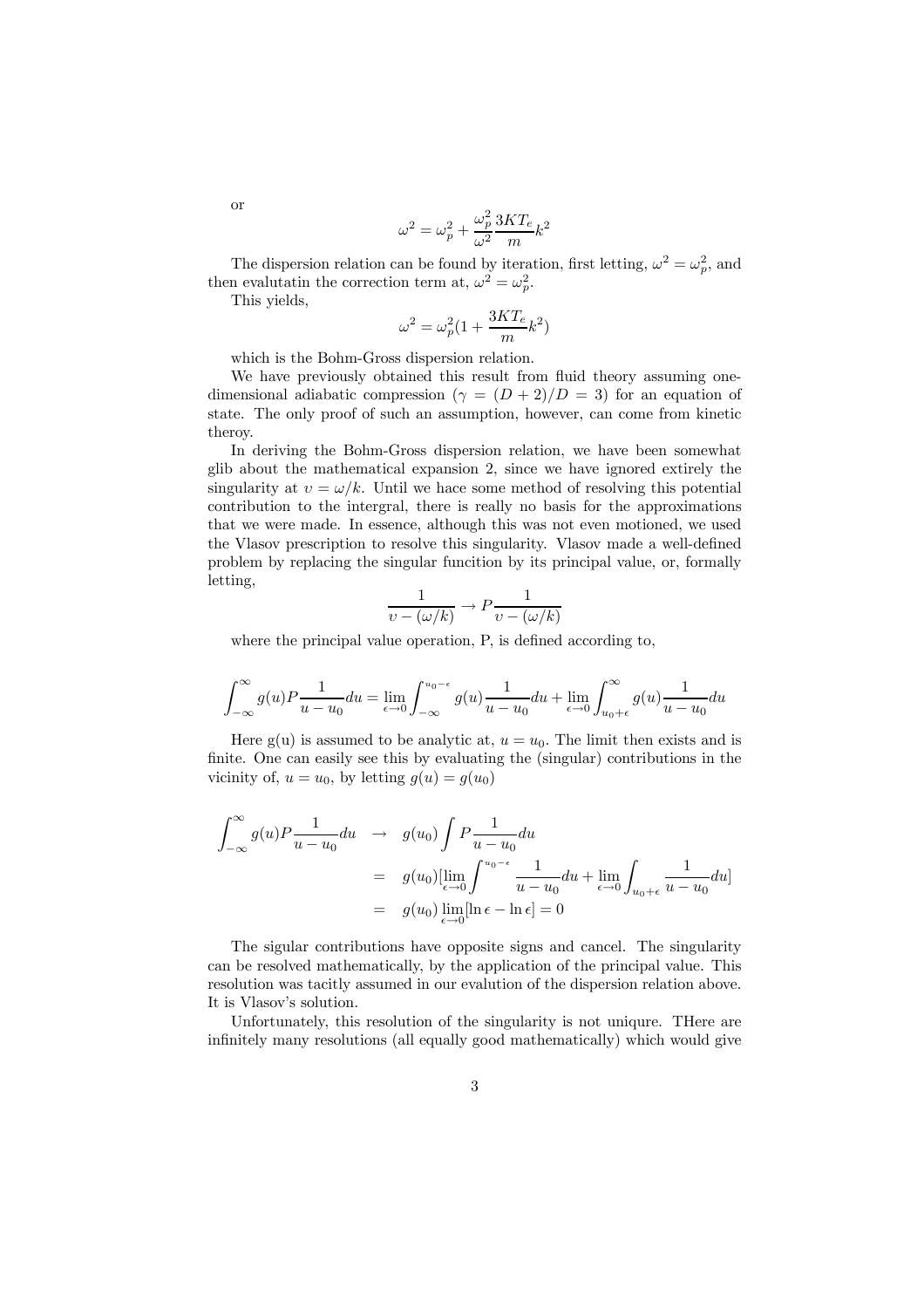different dispersion relations. The principal value prescription is completely ad hoc and without any physical basis. It would therefore be surprising if this particular choice was correct. In general, it is not. In erring, Vlasov missed one of the most important phenomenon in plasma physics - a damping arising from the proper resolution of this pole.

### 1.2 Brief Review of Integrals in the Complex Plane

#### 1. Cauch's Theorem:

Let  $f(z)$  be an analytic function over some region R of the complex plane, and let S be a simple closed curve whose interior is within R. Then

$$
\oint\limits_{S} f(z)dz = 0
$$

An equivalent statement of the theorem, which is more useful in practice, is that a contour integral connecting two points may be deformed at will into any region of the complex plane where the integrand in analytic. As long as the end points remain fixed the value of the integral is unchanged.

#### 2. Cauchy's Residue Theorem:

Let  $f(z)$  be analytic and single-valued everywhere inside a closed contour C, except for a finite number of isolated singularites, then,

$$
\oint_C f(z)dz = 2\pi i \sum_{poles z_i} \text{res } f(z_i)
$$

where the contour, C, is taken in the counterclockwise direction.

For a simple pole at,  $z = z_0$ , the residue, res  $f(z_i)$ , is given by

res 
$$
f(z_i) = \lim_{z \to z_0} (z - z_0) f(z_0)
$$

## 1.3 Landau's Solution

The integral in 1 was treated properly by Landau. Since in practice  $\omega$  is almost nerver real; waves are usually slightly damped by collisions or are amplified by some instablitiy mechanism and the velocity  $v$  is a real quanity, one might think that the singularity would be of now concern. Landau found that even though the singularity lies off the path of integration, its presence introduces an important modification to plamma wave dispersion reation - an effect not predicted by the fluid theory.

Consider an initial value problem in which the plasma is given a sinusodal perturbation, and therefore k is real. If the perturbation grows or decays,  $\omega$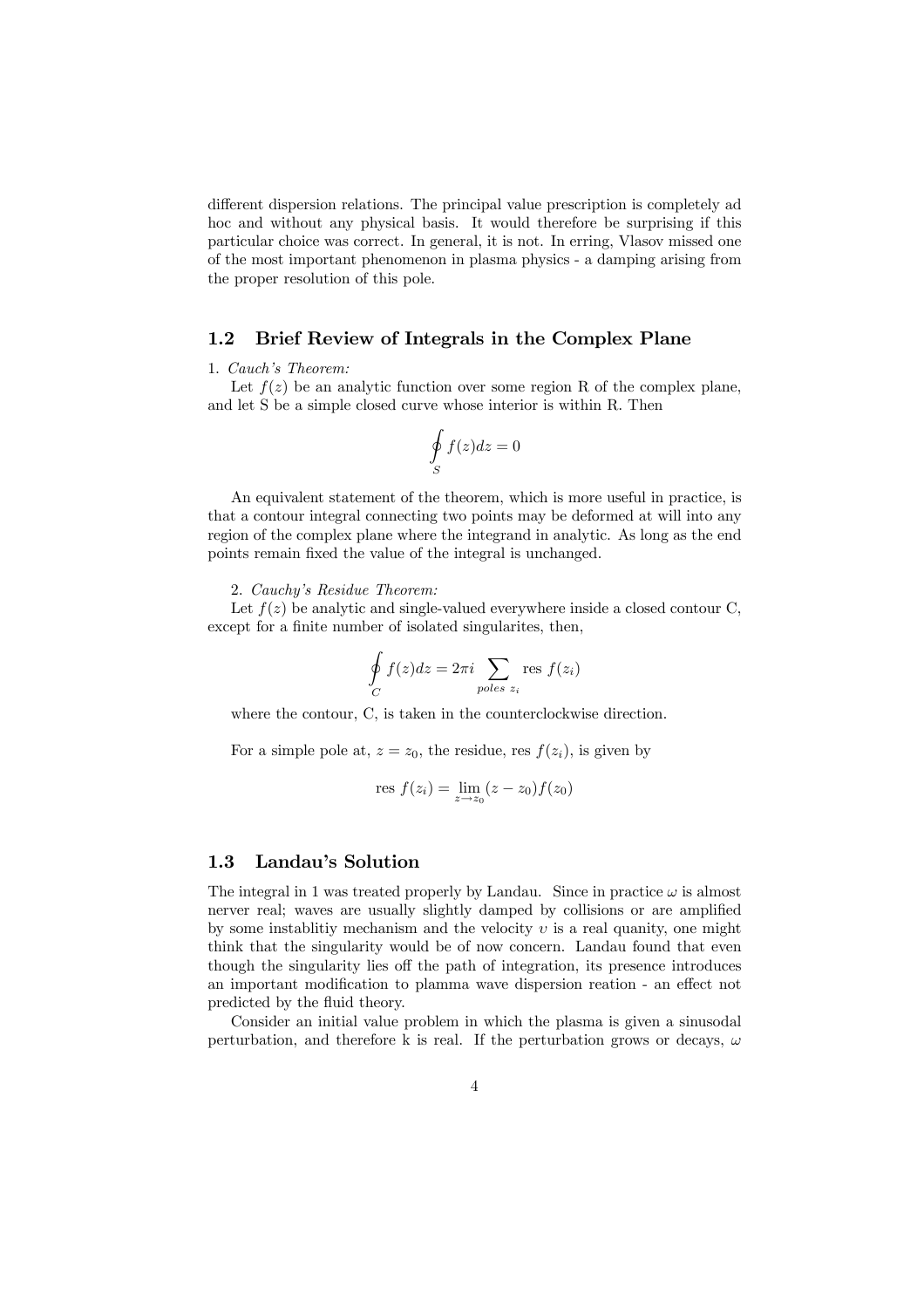

Figure 1:

will be complex. The integral in 1 must be treated as a contour integral in the complex  $v$ . Normally, one would evaluate the line integral along the real  $v$  axis by the residue theorem:

$$
\int_{C_1} G dv + \int_{C_2} G dv = 2\pi i R(\omega/k)
$$

Where G is the integrand,  $C_1$  is the path along the real axis,  $C_2$  is the semicircle at infinity, and  $R(\omega/k)$  is the residue at  $\omega/k$ . This works if the integral over  $\mathrm{C}_2$  vanishes. Unfortunately, this does not happen for a Maxwellian distribution, which contains the factor

$$
\exp(-v^2/v_e^2)
$$

This factor becomes large for  $v \to \pm i\infty$ , and the contribution from  $C_2$  cannot be neglected. Landau showed that when the problem is properly treated as an initial value problem the correct contour to use is the curve  $C_1$  passing below the singularity.

Although an exact analysis of this problem is complicated, we can obtain an an approximate dispersion reation for the case of large phase velocity and weak damping. In this case, the pole  $\omega/k$  lies near the real v axis. The contour prescribed by Landau is then a straight line along the  $Re(v)$  axis with a semicircle around the pole.

In going around the pole, one obtains  $2\pi i$  times half the residue there. Then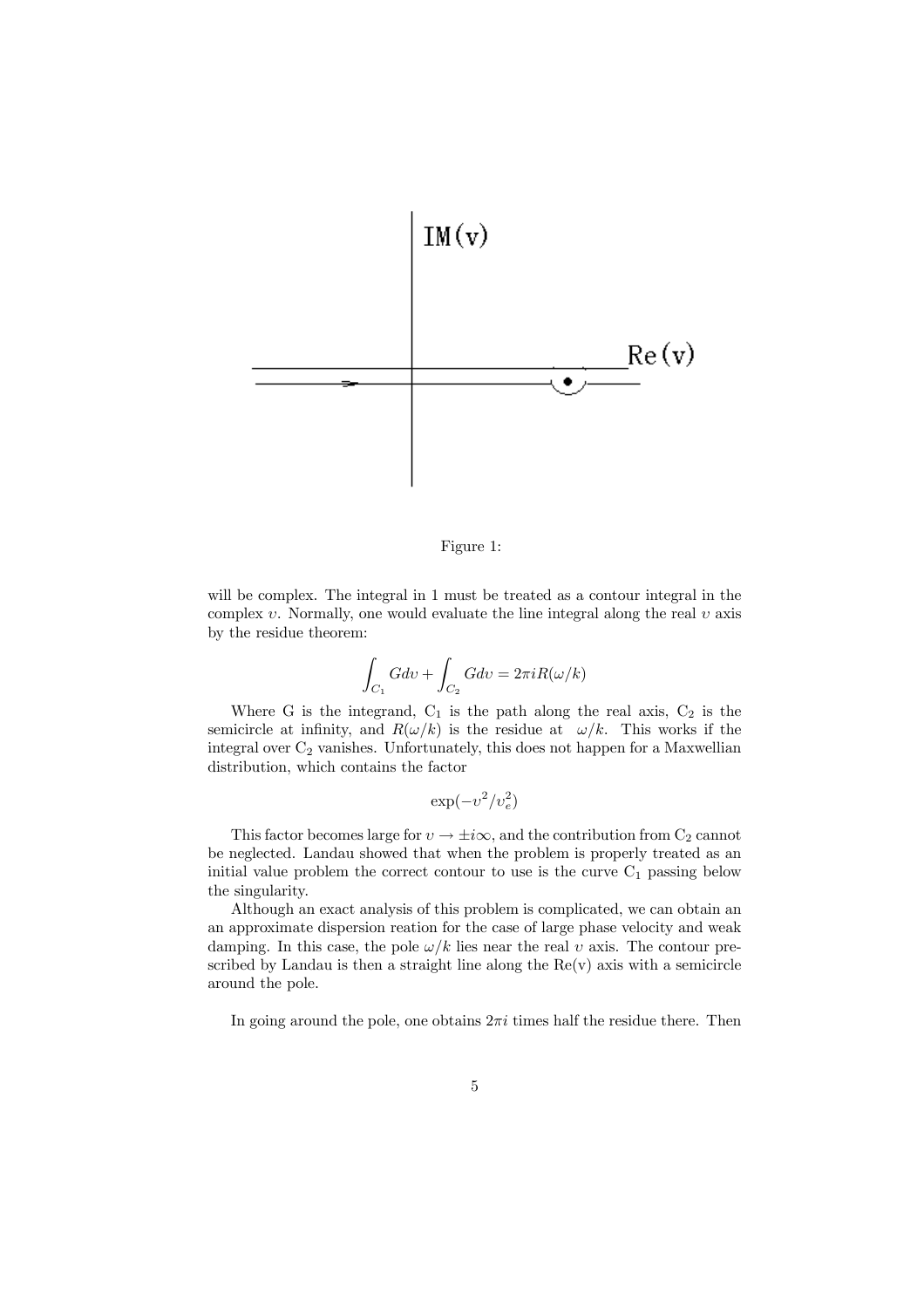Eq 1 becomes

$$
1 = \frac{\omega_p^2}{k^2} [P \int \frac{\partial \hat{f}_0 / \partial \upsilon}{\upsilon - (\omega/k)} d\upsilon + i \pi \frac{\partial \hat{f}_0}{\partial \upsilon} |_{\upsilon = \omega/k}]
$$

The first term of RHS is Vlasov's solution as we evalutated before to give the Bohm-Gross dispersion relation. We now return to the imaginary term (second term of RHS). In evaluating this small term, it will be sufficiently accurate to neglect the thermal correction to the real part of  $\omega$  and let  $\omega^2 \simeq \omega_p^2$ . The principal value of the integral is approximately  $k^2/\omega^2$ .

$$
1 = \frac{\omega_p^2}{\omega^2} + i\pi \frac{\omega_p^2}{k^2} \frac{\partial \hat{f}_0}{\partial v}|_{v=\omega/k}
$$

$$
\omega^2 (1 - i\pi \frac{\omega_p^2}{k^2} \frac{\partial \hat{f}_0}{\partial v}|_{v=\omega/k}) = \omega_p^2
$$

Treating the imaginary term as small,

$$
\omega = \omega_p (1 + i \frac{\pi}{2} \frac{\omega_p^2}{k^2} \frac{\partial \hat{f}_0}{\partial v} |_{v = \omega/k})
$$

For a Maxwellian distribution

$$
\hat{f}_0 = (\pi v_e^2)^{-1/2} \exp(-\frac{v^2}{v_e^2})
$$

$$
\frac{\partial \hat{f}_0}{\partial v} = (\pi v_e^2)^{-1/2} \left(\frac{-2v}{v_e^2}\right) \exp\left(-\frac{v^2}{v_e^2}\right)
$$

$$
= -\frac{2v}{\sqrt{\pi}v_e^3} \exp\left(-\frac{v^2}{v_e^2}\right)
$$

We may approximate  $\omega/k$  by  $\omega_p/k$  in the coefficient, but in the exponent we must keep the thermal correction. The damping is then given by

$$
\text{Im}(\omega)\simeq-\frac{\pi}{2}\frac{\omega_p^2}{k^2}\frac{2\omega_p}{k\sqrt{\pi}v_e^3}\exp(-\frac{\omega^2}{k^2v_e^2})
$$

The difference between  $\omega$  and  $\omega_p$  may not be important in the outside but ought to be retained inside the exponential since

$$
\frac{1}{v_e^2}\frac{\omega_p^2}{k^2}[1+3\frac{KT}{m}\frac{k^2}{\omega_p^2}]=\frac{\omega_p^2}{v_e^2k^2}+\frac{3}{2}
$$

so

$$
\text{Im}(\omega)=-\sqrt{\pi}\omega_p(\frac{\omega_p}{kv_e})^3\exp(-\frac{\omega_p^2}{v_e^2k^2})\exp(-3/2)
$$

or

$$
\operatorname{Im}(\frac{\omega}{\omega_p}) = -0.22\sqrt{\pi}_p(\frac{\omega_p}{kv_e})^3 \exp(\frac{-1}{2k^2\lambda_D^2})
$$

Since Im( $\omega$ ) is negative, there is a collisionless damping of plasma waves; this is called Landau damping.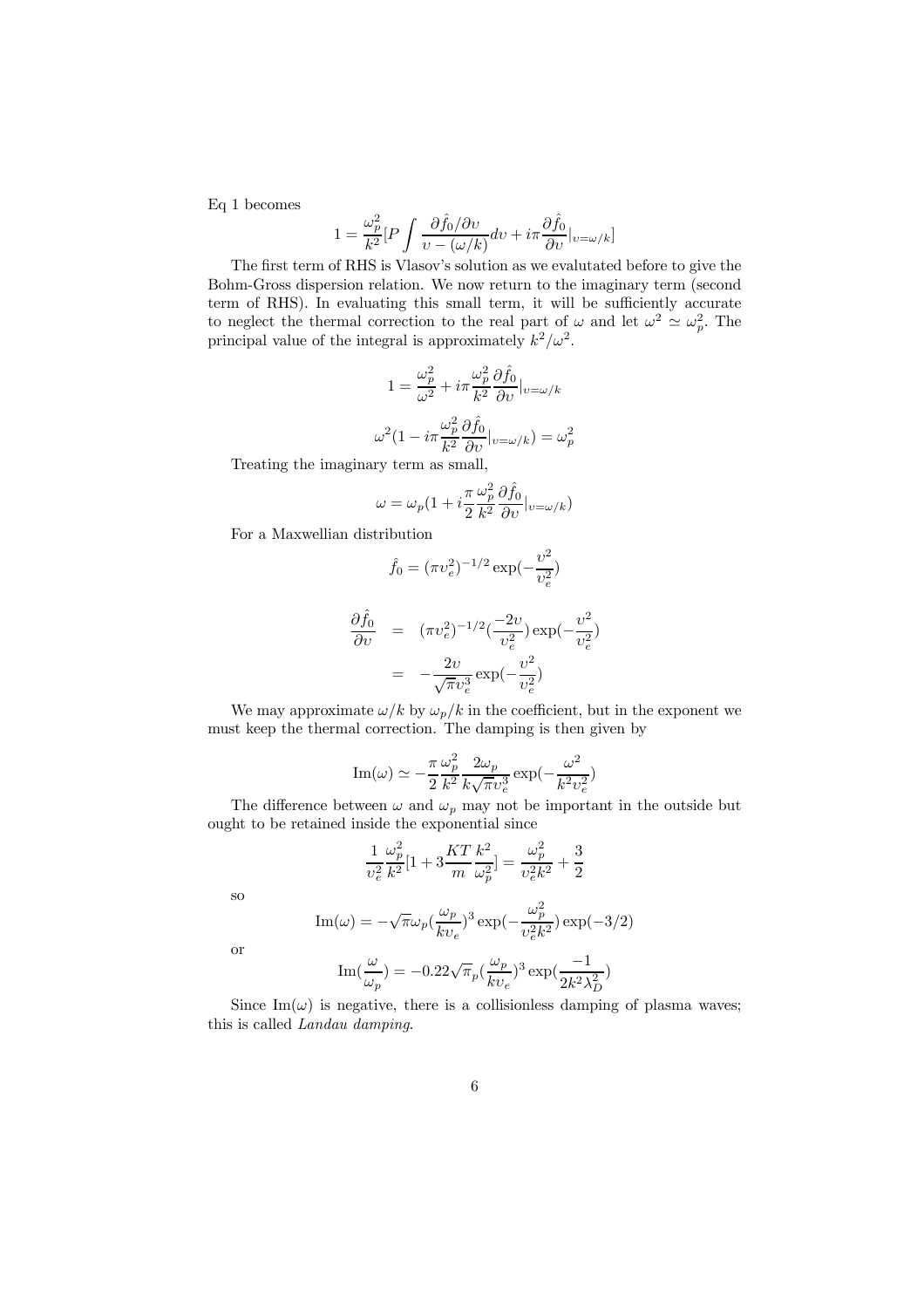# 1.4 Intuitive Physical Demonstration of Landau Damping

(Landau Damping without complex variables!)

We show by a direct calculation that net energy is transforred to electrons. Suppose there exists a longitudianl wave

$$
\mathbf{E} = E \cos(kz - \omega t)\hat{z}
$$

Equations of motion of a particle

$$
\begin{array}{rcl}\n\frac{dv}{dt} & = & \frac{q}{m} E \cos(kz - \omega t) \\
\frac{dz}{dt} & = & v\n\end{array}
$$

Solve these assuming E is small by perturbation expansion  $v = v_0 + v_1 +$  $..., z = z_0(t) + z_1(t) + ...$ 

Zeroth order:

$$
\frac{dv_0}{dt} = 0 \Rightarrow v_0 = const, z_0 = z_i + v_0 t
$$

where  $z_i = \text{const}$  is the initial position.

First Order:

$$
\frac{dv_1}{dt} = \frac{q}{m} E \cos(kz_0 - \omega t) = \frac{q}{m} E \cos(k(z_i + v_0 t) - \omega t)
$$
  

$$
\frac{dz_1}{dt} = v_1
$$

Integrate:

$$
v_1 = \frac{qE}{m} \frac{\sin(kz_i + kv_0t - \omega t)}{kv_0 - \omega} + const.
$$

Take initial conditions to be  $v_1|_{t=0} = 0$ Then sin $(x \cdot \lambda \cdot \lambda) = (x \cdot \lambda)$ 

$$
v_1 = \frac{qE\sin(kz_i + \Delta\omega t) - \sin(kz_i)}{\Delta\omega}
$$

where  $\Delta \omega \equiv k v_0 - \omega$ 

$$
z_1 = \frac{qE}{m} \left[ \frac{\cos kz_i - \cos(kz_i + \Delta \omega t)}{\Delta \omega^2} - t \frac{\sin(kz_i)}{\Delta \omega} \right]
$$

 $(x \sin g z_1(0) = 0)$ 

2nd Order (needed to get energy right)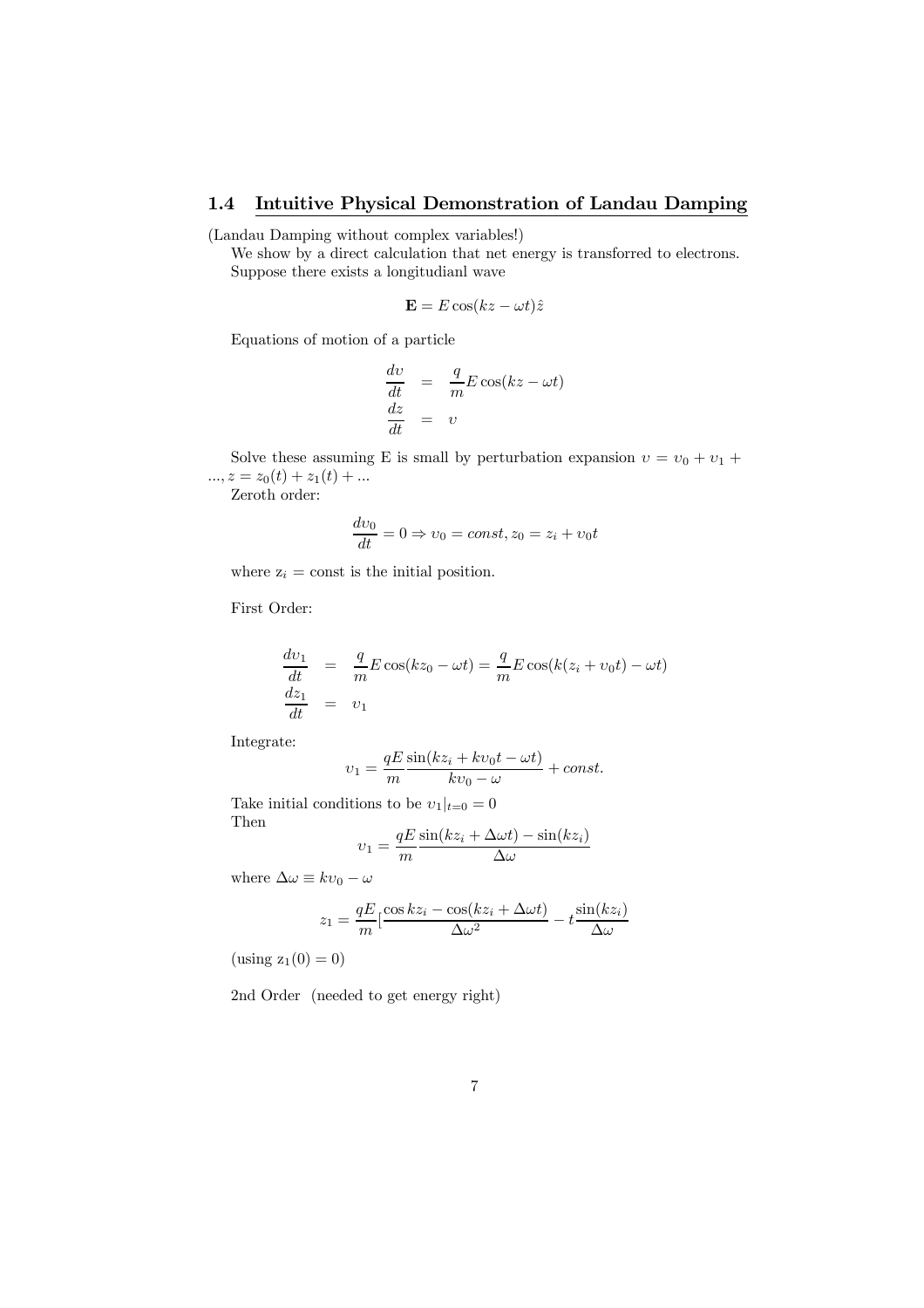$$
\frac{dv_2}{dt} = \frac{qE}{m} \{ \cos(kz_i + kv_0t - \omega t + kz_1) - \cos(kz_i + kv_0t - \omega t) \}
$$

$$
= \frac{qE}{m} kz_1 \{-\sin(kz_i + \Delta \omega t)\} \quad (kz_1 << 1)
$$

Now the gain in kinetic energy of the particle is

$$
\frac{1}{2}mv^2 - \frac{1}{2}mv_0^2 = \frac{1}{2}m\{(v_0 + v_1 + v_2 + ...) ^2 - v_0^2\}
$$

$$
= \frac{1}{2}m\{2v_0v_1 + v_1^2 + 2v_0v_2 + higher\_order\}
$$

and the rate of increase of K.E. is

$$
\frac{d}{dt}(\frac{1}{2}mv^2) = m(v_0\frac{dv_1}{dt} + v_1\frac{dv_1}{dt} + v_0\frac{dv_2}{dt})
$$

We need to average this over space, i.e. over  $z_i$ . This will cancel any component that simply oscillates with  $z_i$ 

$$
\langle \frac{d}{dt} \left( \frac{1}{2} m v^2 \right) \rangle = \langle v_0 \frac{dv_1}{dt} + v_1 \frac{dv_1}{dt} + v_0 \frac{dv_2}{dt} \rangle m
$$

$$
\langle v_0 \frac{dv_1}{dt} \rangle = 0
$$

$$
\langle v_1 \frac{dv_1}{dt} \rangle = \langle \frac{q^2 E^2}{m^2} [\frac{\sin(kz_i + \Delta \omega t) - \sin kz_i}{\Delta \omega} \cos(kz_i + \Delta \omega t)] \rangle
$$
  
= 
$$
\frac{q^2 E^2}{m^2} \langle \frac{\sin \Delta \omega t}{\Delta \omega} \cos^2(kz_i + \Delta \omega t) \rangle
$$
  
= 
$$
\frac{q^2 E^2}{m^2} \frac{1}{2} \frac{\sin \Delta \omega t}{\Delta \omega}
$$

$$
\begin{split}\n&\langle v_0 \frac{dv_2}{dt} \rangle = -\frac{q^2 E^2}{m^2} k v_0 \langle \frac{\cos kz_i - \cos(kz_i + \Delta \omega t)}{\Delta \omega} - t \frac{\sin kz_i}{\Delta \omega} \rangle \sin(kz_i + \Delta \omega t) \rangle \\
&= -\frac{q^2 E^2}{m^2} k v_0 \langle \frac{\sin \Delta \omega t}{\Delta \omega^2} - t \frac{\cos \Delta \omega t}{\Delta \omega} \rangle \sin^2(kz_i + \Delta \omega t) \rangle \\
&= \frac{q^2 E^2}{m^2} k v_0 \left[ -\frac{\sin \Delta \omega t}{\Delta \omega^2} + t \frac{\cos \Delta \omega t}{\Delta \omega} \right]\n\end{split}
$$

Hence

$$
\begin{split}\n&\leq\quad \frac{d}{dt} \left(\frac{1}{2}mv^2\right) > = \frac{q^2 E^2}{2m} \left[\frac{\sin \Delta \omega t}{\Delta \omega} - kv_0 \frac{\sin \Delta \omega t}{\Delta \omega^2} + kv_0 t \frac{\cos \Delta \omega t}{\Delta \omega}\right] \\
&= \frac{q^2 E^2}{2m} \left[-\frac{\omega \sin \Delta \omega t}{\Delta \omega^2} + \frac{\omega t}{\Delta \omega} \cos \Delta \omega t + t \cos \Delta \omega t\right]\n\end{split}
$$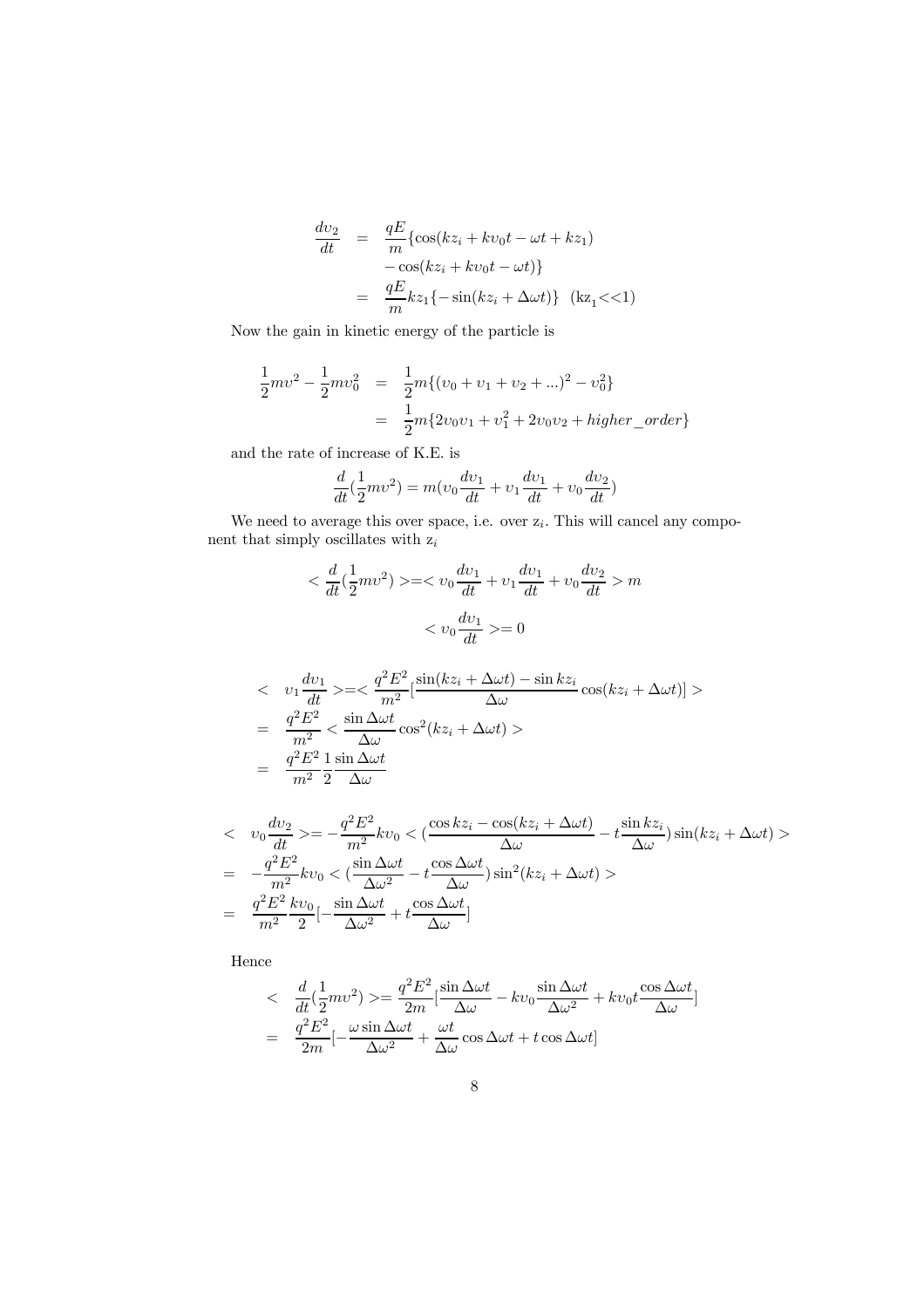This is the space-averaged power into particles of a specific velocity  $v_0$ . We need to integrate over the distribution funcition. A trick identity helps:

$$
-\frac{\omega \sin \Delta \omega t}{\Delta \omega^2} + \frac{\omega t}{\Delta \omega} \cos \Delta \omega t + t \cos \Delta \omega t = \frac{\partial}{\partial \Delta \omega} (\frac{\omega \sin \Delta \omega t}{\Delta \omega} + \sin \Delta \omega t)
$$

$$
= \frac{1}{k} \frac{\partial}{\partial v_0} (\frac{\omega \sin \Delta \omega t}{\Delta \omega} + \sin \Delta \omega t)
$$

Hence power per unit volume is

$$
P = \int < \frac{d}{dt} (\frac{1}{2}mv^2) > f(v_0)dv_0
$$
  
= 
$$
-\frac{q^2E^2}{2mk} \int (\frac{\omega \sin \Delta \omega t}{\Delta \omega} + \sin \Delta \omega t) \frac{\partial f}{\partial v_0} dv_0
$$

As t becomes large  $\sin \Delta \omega t = \sin(kv_0 - \omega)t$  becomes a rapidly oscillating function of  $v_0$ . Hecne second term of integrand contributes negligibly and the first term  $\propto \frac{\omega \sin \Delta \omega t}{\Delta \omega} = \frac{\sin \Delta \omega t}{\Delta \omega t} \omega t$ 

becomes a highly localized, delta-function-like quantity.



That enables the rest of the integrand to be evaluated just where  $\Delta\omega$  = 0 (*i.e.*  $kv_0 - \omega = 0$ ) So

$$
f_{\rm{max}}
$$

$$
P = -\frac{q^2 E^2}{2mk} \frac{\omega}{k} \frac{\partial f}{\partial v} |_{\omega/k} \int \frac{\sin x}{x} dx
$$

 $x = \Delta \omega t = (kv_0 - \omega)t$ and  $\int \frac{\sin x}{x} dx = \pi$  so

$$
P = -E^2 \frac{\pi q^2 \omega}{2mk^2} \frac{\partial f_0}{\partial v} |_{\omega/k}
$$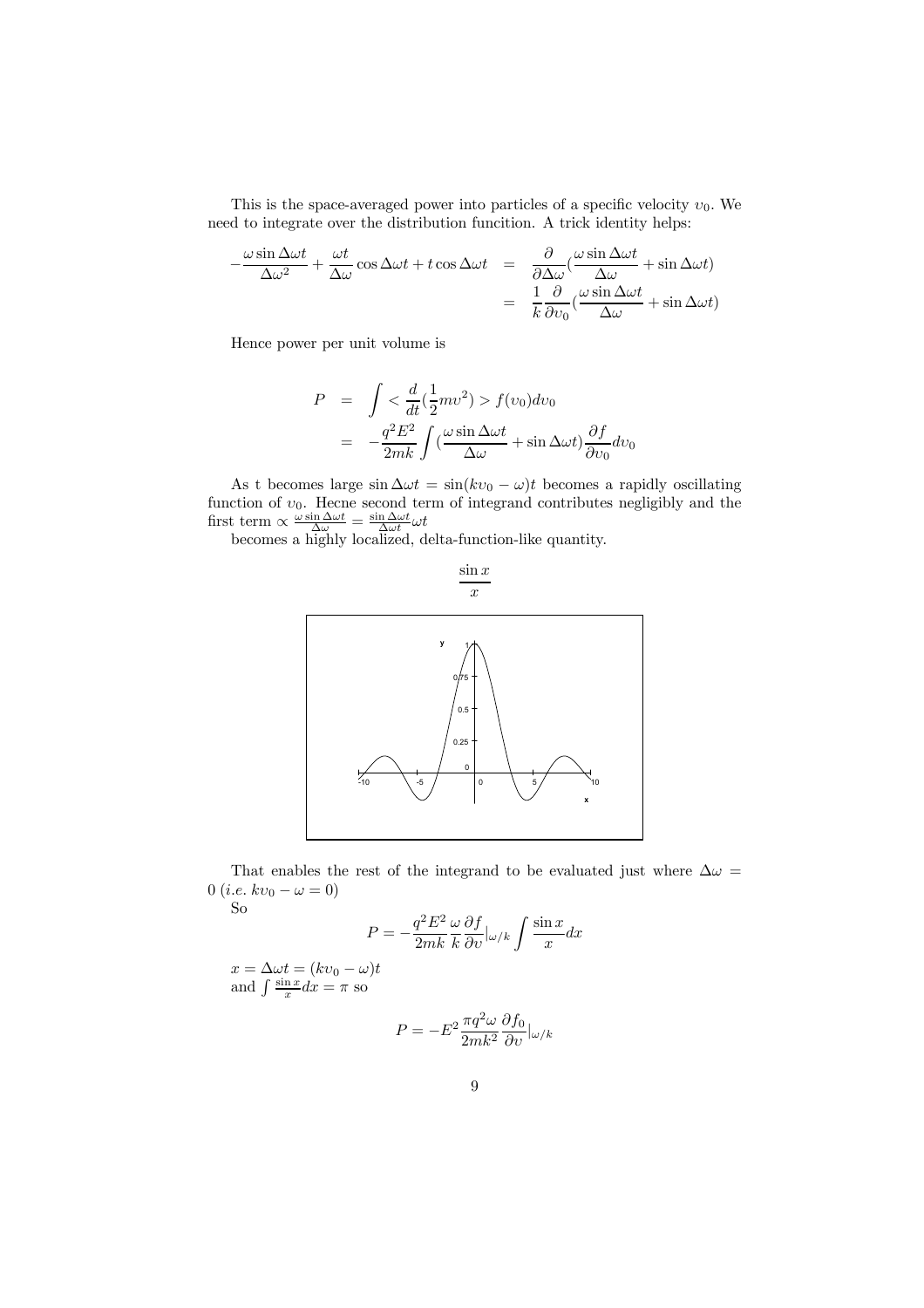

Figure 2:

We have shown that there is a net transfer of energy to particles at the resonant velocity  $\omega/k$  from the wave. (Positive if  $\frac{\partial f_0}{\partial v}$ ) is negative)

# Physical Picture

 $\Delta\omega$  is the frequency in the particles (unperturbed) frame of reference, or equivalently it is  $kv_0'$  where  $v_0'$  is particle speed in wave frame of reference. The latter is easier to deal with.  $\Delta \omega t = k v_0' t$  is the phase the particle travels in time t. We found that the energy gain was of the form

$$
\int \frac{\sin{\Delta \omega t}}{\Delta \omega t} d(\Delta \omega t)
$$

This integrand becomes small (and oscillatory) for  $\Delta \omega t >> 1$ . Physically, this means that if particle moves through many wavelengths its energy gain is small. Dorminant contribution is form  $\Delta \omega t \ll \pi$ . There are particles that move throught less than 1/2 wavelength during the period under consideration. These are the resonant particles.

Particles moving slightly faster thatn wave are slowed down. This is a secondorder effect. Some particles of this  $v_0$  group are being accelerated (A) some slowed (B). Becauses A's are then going faster, they speed less time in the 'down' region. B's are slowed; they spend more time in up region. Net effect: tendency for particle to move its speed toward that of wave.

Particle moving slightly slower than wave are speeded up. (some argument). But this is only true for particles that have 'caught the wave'.

Summary: Resonant particles' velocity is drawn toward the wave phase velocity.

Is there net energy when we average over both slower and faster particles? Depends which type has most.

Picutre: Net particle energy gain, Wave Damped Net particle energy loss, Wave Amplified

Our complex variables wave treatment and our direct particle energy calculation give consistent answers. To show this we need to show energy conservation.